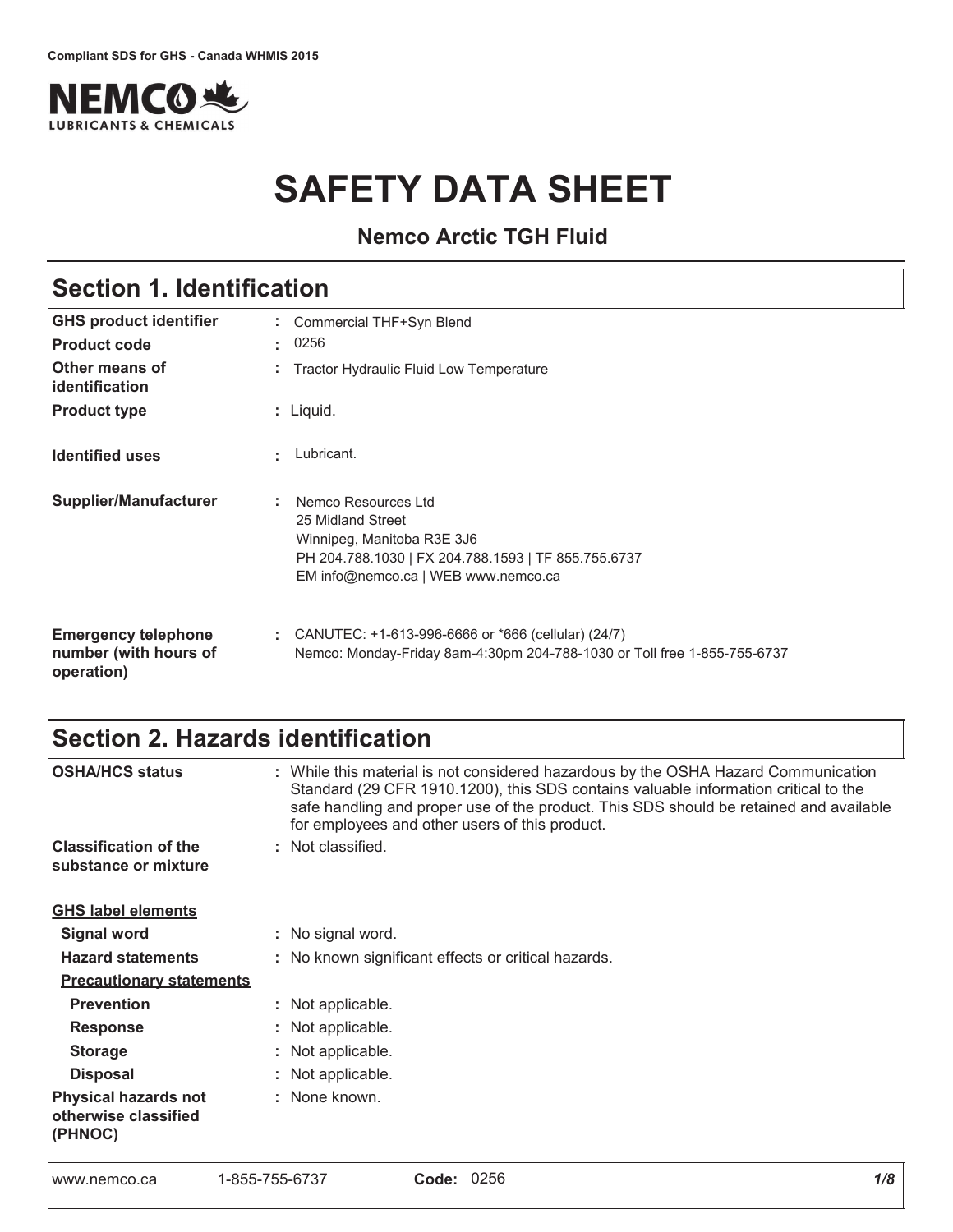

### **Section 2. Hazards identification**

| <b>Health hazards not</b> |
|---------------------------|
| otherwise classified      |
| (HHNOC)                   |

: None known.

# Section 3. Composition/information on ingredients

**Chemical name** 

Other means of identification

: Mixture

: Lubricating oil.

: Tractor Hydraulic Fluid Low Temperature

#### **CAS number/other identifiers**

| <b>CAS number</b>   | : Not applicable. |
|---------------------|-------------------|
| <b>Product code</b> | $\div$ 0256       |

Any concentration shown as a range is to protect confidentiality or is due to batch variation.

There are no ingredients present which, within the current knowledge of the supplier and in the concentrations applicable, are classified as hazardous to health or the environment and hence require reporting in this section. Occupational exposure limits, if available, are listed in Section 8.

### **Section 4. First aid measures**

#### **Description of necessary first aid measures**

| Eye contact         | : If material comes in contact with the eyes, immediately wash the eyes with large<br>amounts of water for 15 minutes, occasionally lifting the lower and upper lids. Get<br>medical attention.                                                                                                               |
|---------------------|---------------------------------------------------------------------------------------------------------------------------------------------------------------------------------------------------------------------------------------------------------------------------------------------------------------|
| <b>Inhalation</b>   | : If person breathes in large amounts of material, move the exposed person to fresh air at<br>once. If breathing has stopped, perform artificial respiration. Keep the person warm and<br>at rest. Get medical attention as soon as possible.                                                                 |
| <b>Skin contact</b> | : If the material comes in contact with the skin, wash the contaminated skin with soap and<br>water promptly. If the material penetrates through clothing, remove the clothing and<br>wash the skin with soap and water promptly. If irritation persists after washing, get<br>medical attention immediately. |
| Ingestion           | : If material has been swallowed, do not induce vomiting. Get medical attention<br>immediately.                                                                                                                                                                                                               |

#### Most important symptoms/effects, acute and delayed

| <b>Potential acute health effects</b> |                                                                                       |
|---------------------------------------|---------------------------------------------------------------------------------------|
| Eye contact                           | : No known significant effects or critical hazards.                                   |
| <b>Inhalation</b>                     | : No known significant effects or critical hazards.                                   |
| <b>Skin contact</b>                   | : No known significant effects or critical hazards.                                   |
| Ingestion                             | : No known significant effects or critical hazards.                                   |
| Over-exposure signs/symptoms          |                                                                                       |
| Eye contact                           | : Adverse symptoms may include the following: pain or irritation, watering, redness.  |
| <b>Inhalation</b>                     | : Adverse symptoms may include the following: respiratory tract irritation, coughing. |
| <b>Skin contact</b>                   | : Adverse symptoms may include the following: irritation, redness.                    |
| Ingestion                             | : No known significant effects or critical hazards.                                   |

#### Indication of immediate medical attention and special treatment needed, if necessary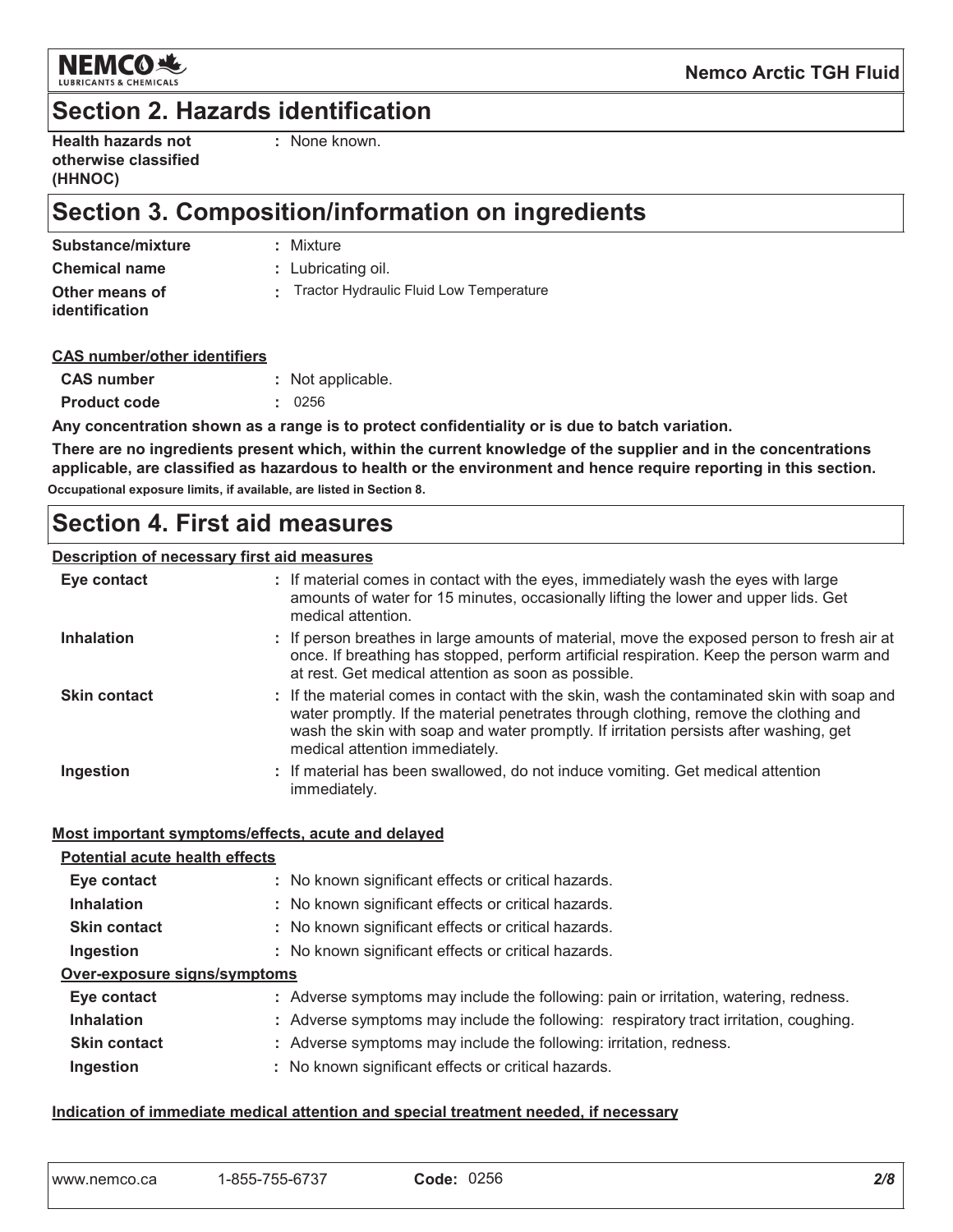

### **Section 4. First aid measures**

| Notes to physician                | : Treat symptomatically. Contact poison treatment specialist immediately if large<br>quantities have been ingested or inhaled. |
|-----------------------------------|--------------------------------------------------------------------------------------------------------------------------------|
| <b>Specific treatments</b>        | : No specific treatment.                                                                                                       |
| <b>Protection of first-aiders</b> | : No action shall be taken involving any personal risk or without suitable training.                                           |

See toxicological information (Section 11)

# **Section 5. Fire-fighting measures**

| <b>Extinguishing media</b>                               |                                                                                                                                                |
|----------------------------------------------------------|------------------------------------------------------------------------------------------------------------------------------------------------|
| Suitable extinguishing<br>media                          | : Use water spray to cool fire exposed surfaces and to protect personnel. Foam, dry<br>chemical or water spray (fog) to extinguish fire.       |
| Unsuitable extinguishing<br>media                        | : None known.                                                                                                                                  |
| <b>Specific hazards arising</b><br>from the chemical     | : Toxic fumes gases or vapors may evolve on burning.                                                                                           |
| <b>Hazardous thermal</b><br>decomposition products       | : No specific data.                                                                                                                            |
| <b>Special protective actions</b><br>for fire-fighters   | : When fighting fires wear full turnout gear and self contained breathing apparatus. Water<br>may cause splattering. Material floats on water. |
| <b>Special protective</b><br>equipment for fire-fighters | : Not applicable.                                                                                                                              |

### **Section 6. Accidental release measures**

#### Personal precautions, protective equipment and emergency procedures

| For non-emergency<br>personnel   | : Keep unnecessary and unprotected personnel from entering. Avoid breathing vapor or<br>mist. Provide adequate ventilation. Wear appropriate respirator when ventilation is<br>inadequate. Put on appropriate personal protective equipment. |
|----------------------------------|----------------------------------------------------------------------------------------------------------------------------------------------------------------------------------------------------------------------------------------------|
| For emergency responders         | If specialized clothing is required to deal with the spillage, take note of any information in<br>Section 8 on suitable and unsuitable materials. See also the information in "For non-<br>emergency personnel".                             |
| <b>Environmental precautions</b> | : Avoid dispersal of spilled material and runoff and contact with soil, waterways, drains<br>and sewers. Inform the relevant authorities if the product has caused environmental<br>pollution (sewers, waterways, soil or air).              |

#### Methods and materials for containment and cleaning up

Spill

: Contain with dikes or absorbent to prevent migration to sewers/streams. Take up small spill with dry chemical absorbent; large spills may require pump or vacuum prior to absorbent. May require excavation of severely contaminated soil.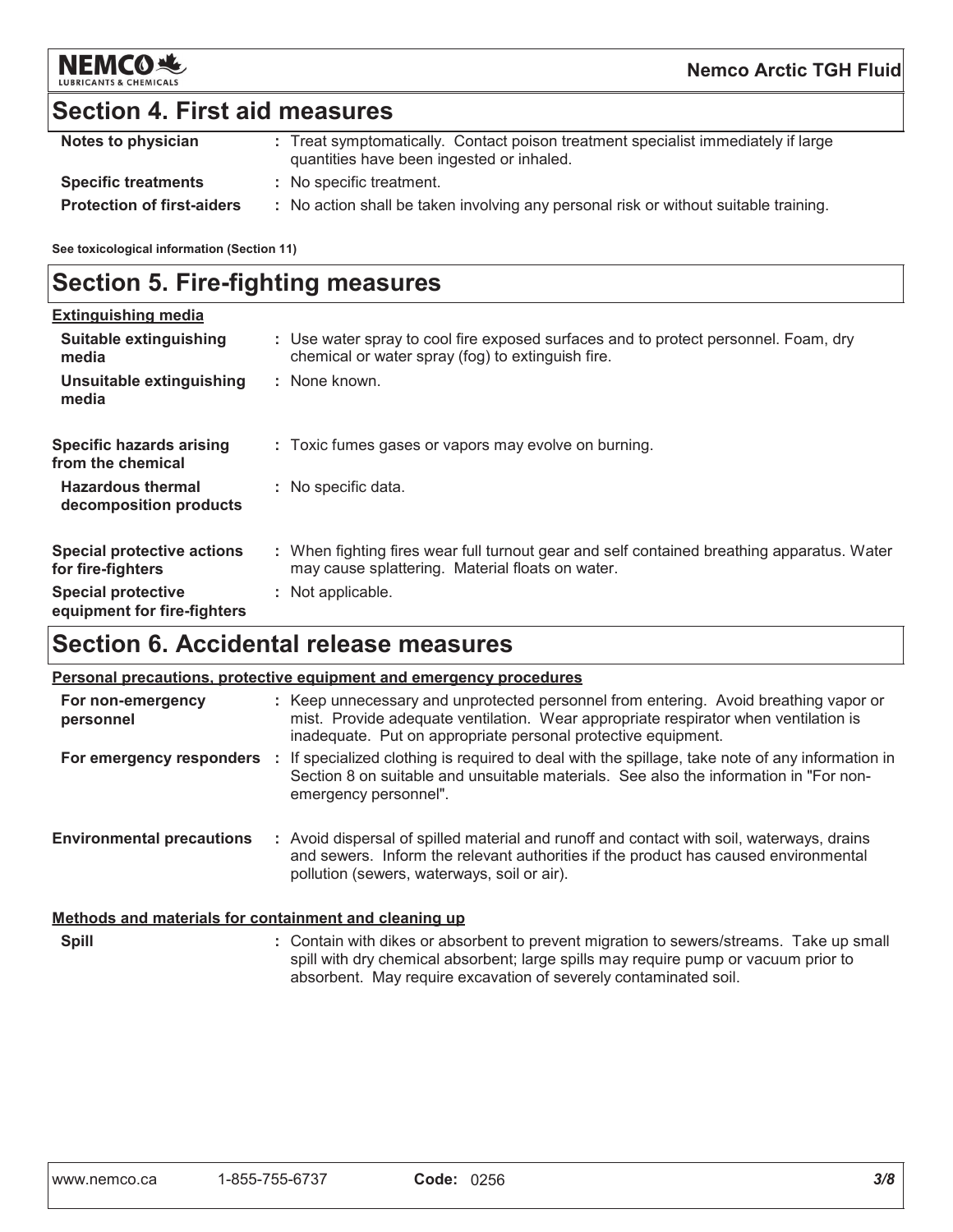

# **Section 7. Handling and storage**

#### **Precautions for safe handling**

| <b>Protective measures</b>                                         | : Put on appropriate personal protective equipment (see Section 8). Do not get in eyes or<br>on skin or clothing. Do not breathe vapor or mist. Do not ingest. Use only with<br>adequate ventilation. Wear appropriate respirator when ventilation is inadequate.                                                                                                                                                                                           |
|--------------------------------------------------------------------|-------------------------------------------------------------------------------------------------------------------------------------------------------------------------------------------------------------------------------------------------------------------------------------------------------------------------------------------------------------------------------------------------------------------------------------------------------------|
| Advice on general<br>occupational hygiene                          | : Eating, drinking and smoking should be prohibited in areas where this material is<br>handled, stored and processed. Workers should wash hands and face before eating,<br>drinking and smoking.                                                                                                                                                                                                                                                            |
| Conditions for safe storage,<br>including any<br>incompatibilities | : Do not store above the following temperature: $113^{\circ}$ C (235.4 $^{\circ}$ F). Odorous and toxic<br>fumes may form from the decomposition of this product if stored at excessive<br>temperatures for extended periods of time. Store in accordance with local regulations.<br>Store in a dry, cool and well-ventilated area, away from incompatible materials (see<br>Section 10). Use appropriate containment to avoid environmental contamination. |

# Section 8. Exposure controls/personal protection

#### **Control parameters**

| <b>Occupational exposure limits</b>                           |                                     |     | TWA (8 hours)           |  |     | <b>STEL (15 mins)</b> |              |     | Ceiling           |              |                   |
|---------------------------------------------------------------|-------------------------------------|-----|-------------------------|--|-----|-----------------------|--------------|-----|-------------------|--------------|-------------------|
| Ingredient                                                    | List name                           | ppm | mg/m <sup>3</sup> Other |  | ppm | mg/m <sup>3</sup>     | <b>Other</b> | ppm | mg/m <sup>3</sup> | <b>Other</b> | <b>Notations</b>  |
| Distillates (petroleum), solvent-<br>dewaxed heavy paraffinic | <b>IUS ACGIH 3/2015</b>             |     | 5                       |  |     |                       |              |     |                   |              | [a]               |
|                                                               | AB 4/2009<br>ON 7/2015<br>QC 1/2014 |     | . 5                     |  |     | 10<br>10<br>10        |              |     |                   |              | [b]<br>[b]<br>[b] |

Form: [a]Inhalable fraction [b]Mist

| <b>Appropriate engineering</b><br>controls       | : Use only with adequate ventilation.                                                                                                                                                                                                                         |  |
|--------------------------------------------------|---------------------------------------------------------------------------------------------------------------------------------------------------------------------------------------------------------------------------------------------------------------|--|
| <b>Environmental exposure</b><br><b>controls</b> | : Emissions from ventilation or work process equipment should be checked to ensure<br>they comply with the requirements of environmental protection legislation.                                                                                              |  |
| <b>Individual protection measures</b>            |                                                                                                                                                                                                                                                               |  |
| <b>Hygiene measures</b>                          | : Wash hands, forearms and face thoroughly after handling chemical products, before<br>eating, smoking and using the lavatory and at the end of the working period. Ensure<br>that eyewash stations and safety showers are close to the workstation location. |  |
| <b>Eye/face protection</b>                       | : Recommended: Splash goggles and a face shield, where splash hazard exists.                                                                                                                                                                                  |  |
| <b>Skin protection</b>                           |                                                                                                                                                                                                                                                               |  |
| <b>Hand protection</b>                           | : 4 - 8 hours (breakthrough time): Nitrile gloves.                                                                                                                                                                                                            |  |
| <b>Body protection</b>                           | : Recommended: Long sleeved coveralls.                                                                                                                                                                                                                        |  |
| <b>Other skin protection</b>                     | : Recommended: Impervious boots.                                                                                                                                                                                                                              |  |
| <b>Respiratory protection</b>                    | : If ventilation is inadequate, use a NIOSH-certified respirator with an organic vapor<br>cartridge and P95 particulate filter.                                                                                                                               |  |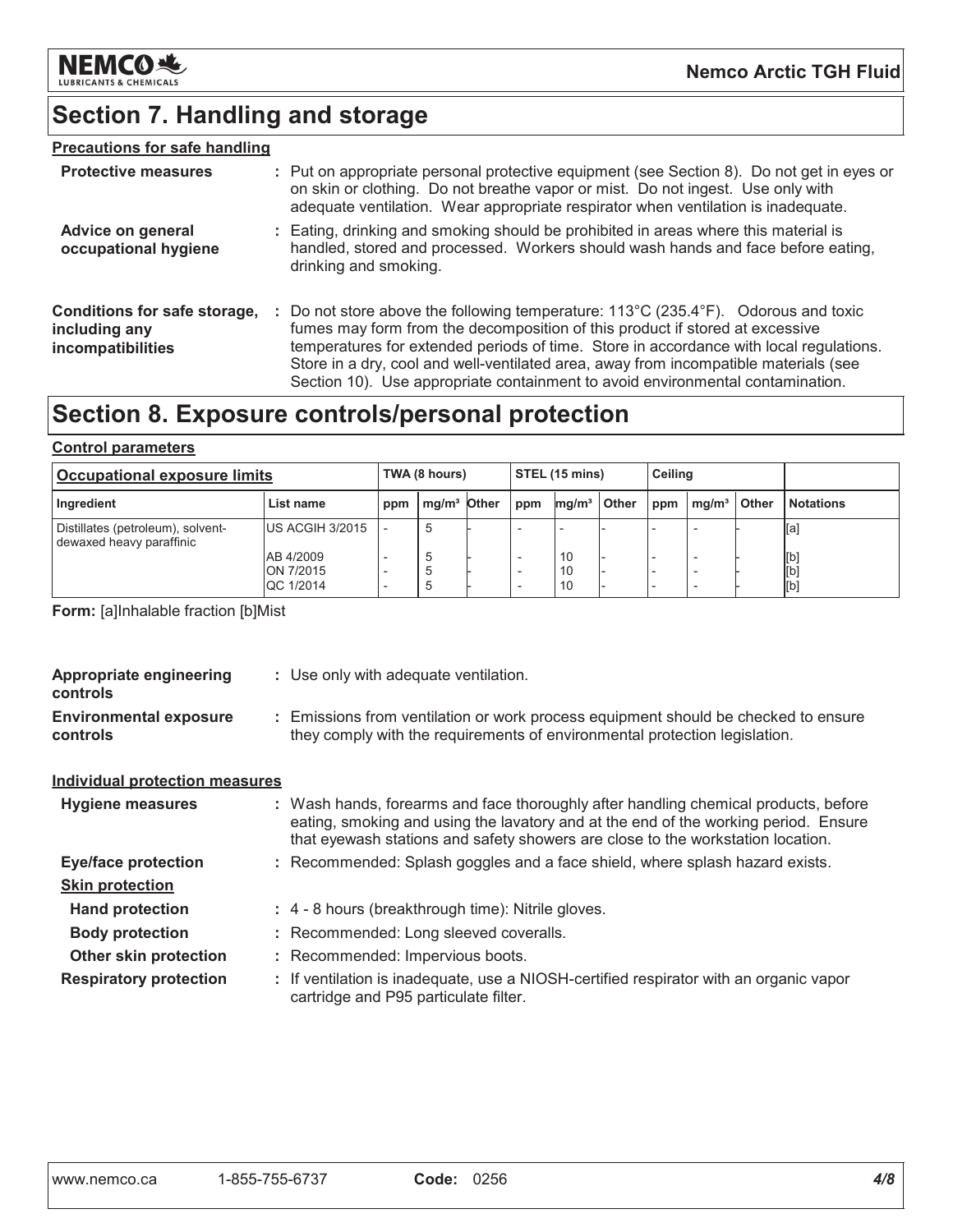

#### **Nemco Arctic TGH Fluid**

# Section 9. Physical and chemical properties

#### **Appearance**

| <b>Physical state</b>                             | : Liquid.                              |
|---------------------------------------------------|----------------------------------------|
| Color                                             | : Amber.                               |
| Odor                                              | : Mild.                                |
| <b>Odor threshold</b>                             | : Not available.                       |
| рH                                                | : Not available.                       |
| <b>Freezing point</b>                             | : Not available.                       |
| <b>Boiling point</b>                              | : Not available.                       |
| <b>Flash point</b>                                | : Closed cup: $>226^{\circ}$ C         |
| <b>Evaporation rate</b>                           | $:$ <1 (Butyl acetate = 1)             |
| <b>Flammability (solid, gas)</b>                  | : Not available.                       |
| Lower and upper explosive<br>(flammable) limits   | : Not available.                       |
| <b>Vapor pressure</b>                             | : $<$ 0.13 kPa ( $<$ 1 mm Hg) (68°F)   |
| <b>Vapor density</b>                              | : Not available.                       |
| <b>Relative density</b>                           | $: 0.86$ to 0.89                       |
| <b>Solubility in water</b>                        | : Insoluble in water.                  |
| <b>Partition coefficient: n-</b><br>octanol/water | : Not available.                       |
| <b>Auto-ignition temperature</b>                  | : $>260^{\circ}$ C ( $>500^{\circ}$ F) |
| <b>Decomposition temperature</b>                  | : Not available.                       |
| <b>Viscosity</b>                                  | : Not available.                       |
|                                                   |                                        |

### Section 10. Stability and reactivity

| <b>Hazardous decomposition</b><br>products   | : Under normal conditions of storage and use, hazardous decomposition products should<br>not be produced. |
|----------------------------------------------|-----------------------------------------------------------------------------------------------------------|
| Incompatible materials                       | : Reactive or incompatible with the following materials: oxidizing materials and acids.                   |
| <b>Conditions to avoid</b>                   | : No specific data.                                                                                       |
| <b>Possibility of hazardous</b><br>reactions | : Under normal conditions of storage and use, hazardous reactions will not occur.                         |
| <b>Chemical stability</b>                    | : The product is stable.                                                                                  |
| <b>Reactivity</b>                            | : No specific test data related to reactivity available for this product or its ingredients.              |

### **Section 11. Toxicological information**

#### Information on toxicological effects

#### **Acute toxicity**

There is no data available.

#### **Irritation/Corrosion**

There is no data available.

#### **Sensitization**

www.nemco.ca 1-855-755-6737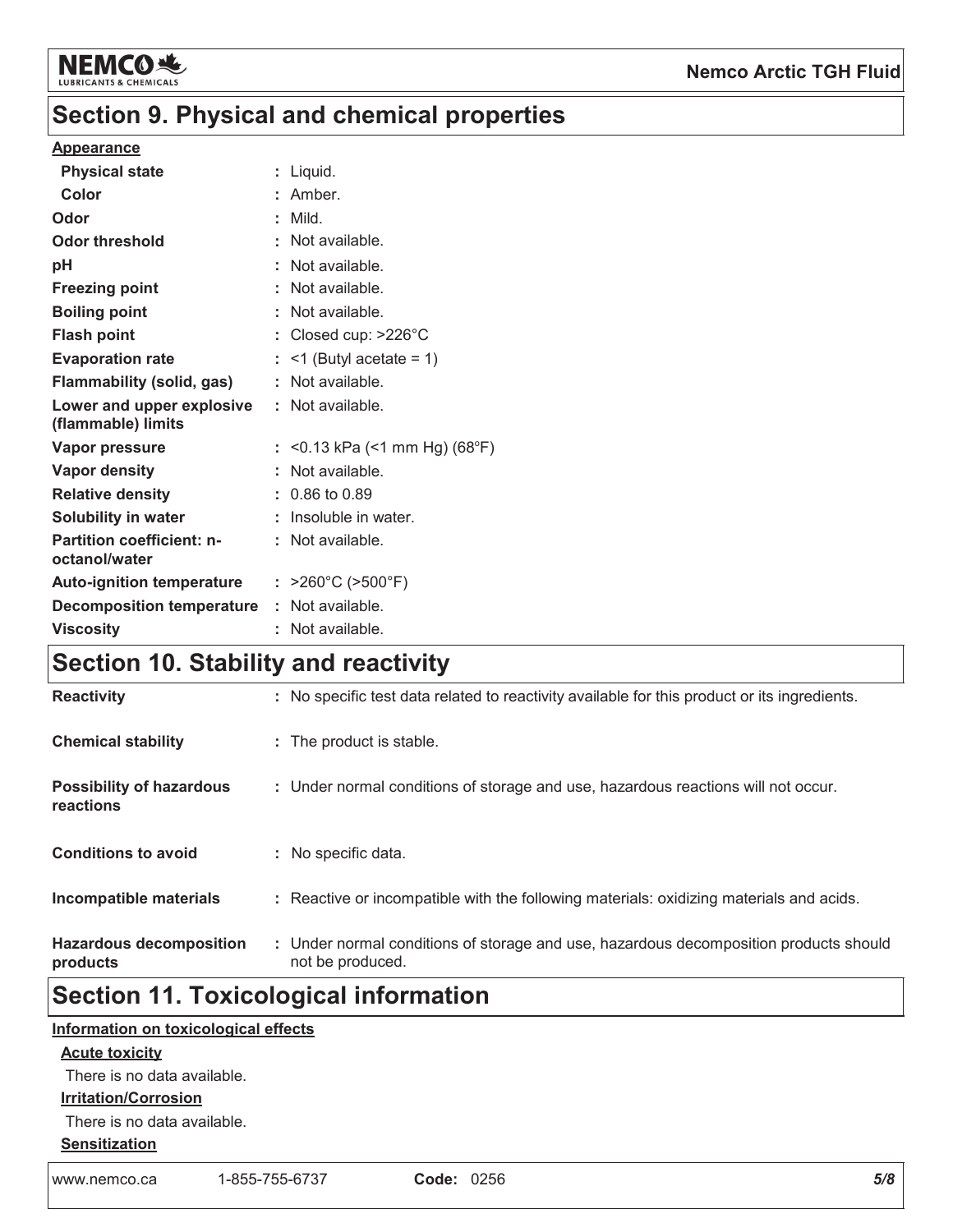

# Section 11. Toxicological information

| There is no data available.                        |                                                                                          |
|----------------------------------------------------|------------------------------------------------------------------------------------------|
| <b>Mutagenicity</b>                                |                                                                                          |
| There is no data available.                        |                                                                                          |
| Carcinogenicity                                    |                                                                                          |
| There is no data available.                        |                                                                                          |
| <b>Reproductive toxicity</b>                       |                                                                                          |
| There is no data available.                        |                                                                                          |
| <b>Teratogenicity</b>                              |                                                                                          |
| There is no data available.                        |                                                                                          |
| Specific target organ toxicity (single exposure)   |                                                                                          |
| There is no data available.                        |                                                                                          |
| Specific target organ toxicity (repeated exposure) |                                                                                          |
| There is no data available.                        |                                                                                          |
| <b>Aspiration hazard</b>                           |                                                                                          |
| There is no data available.                        |                                                                                          |
|                                                    |                                                                                          |
| Information on the likely                          | : Dermal contact. Eye contact. Inhalation. Ingestion.                                    |
| routes of exposure                                 |                                                                                          |
| Potential acute health effects                     |                                                                                          |
| Eye contact                                        | : No known significant effects or critical hazards.                                      |
| <b>Inhalation</b>                                  | No known significant effects or critical hazards.                                        |
| <b>Skin contact</b>                                | No known significant effects or critical hazards.                                        |
| Ingestion                                          | : No known significant effects or critical hazards.                                      |
|                                                    |                                                                                          |
|                                                    | Symptoms related to the physical, chemical and toxicological characteristics             |
| Eye contact                                        | : Adverse symptoms may include the following: pain or irritation, watering, redness.     |
| <b>Inhalation</b>                                  | : Adverse symptoms may include the following: respiratory tract irritation, coughing.    |
| <b>Skin contact</b>                                | : Adverse symptoms may include the following: irritation, redness.                       |
| Ingestion                                          | : No known significant effects or critical hazards.                                      |
|                                                    |                                                                                          |
|                                                    | Delayed and immediate effects and also chronic effects from short and long term exposure |
| <b>Short term exposure</b>                         |                                                                                          |
| <b>Potential immediate</b><br>effects              | : No known significant effects or critical hazards.                                      |
| <b>Potential delayed effects</b>                   | : No known significant effects or critical hazards.                                      |
|                                                    |                                                                                          |
| Long term exposure<br><b>Potential immediate</b>   | : No known significant effects or critical hazards.                                      |
| effects                                            |                                                                                          |
| <b>Potential delayed effects</b>                   | : No known significant effects or critical hazards.                                      |
| <b>Potential chronic health effects</b>            |                                                                                          |
| General                                            | : No known significant effects or critical hazards.                                      |
| Carcinogenicity                                    | : No known significant effects or critical hazards.                                      |
| <b>Mutagenicity</b>                                | No known significant effects or critical hazards.                                        |
| <b>Teratogenicity</b>                              | : No known significant effects or critical hazards.                                      |
| <b>Developmental effects</b>                       | : No known significant effects or critical hazards.                                      |
|                                                    |                                                                                          |
|                                                    |                                                                                          |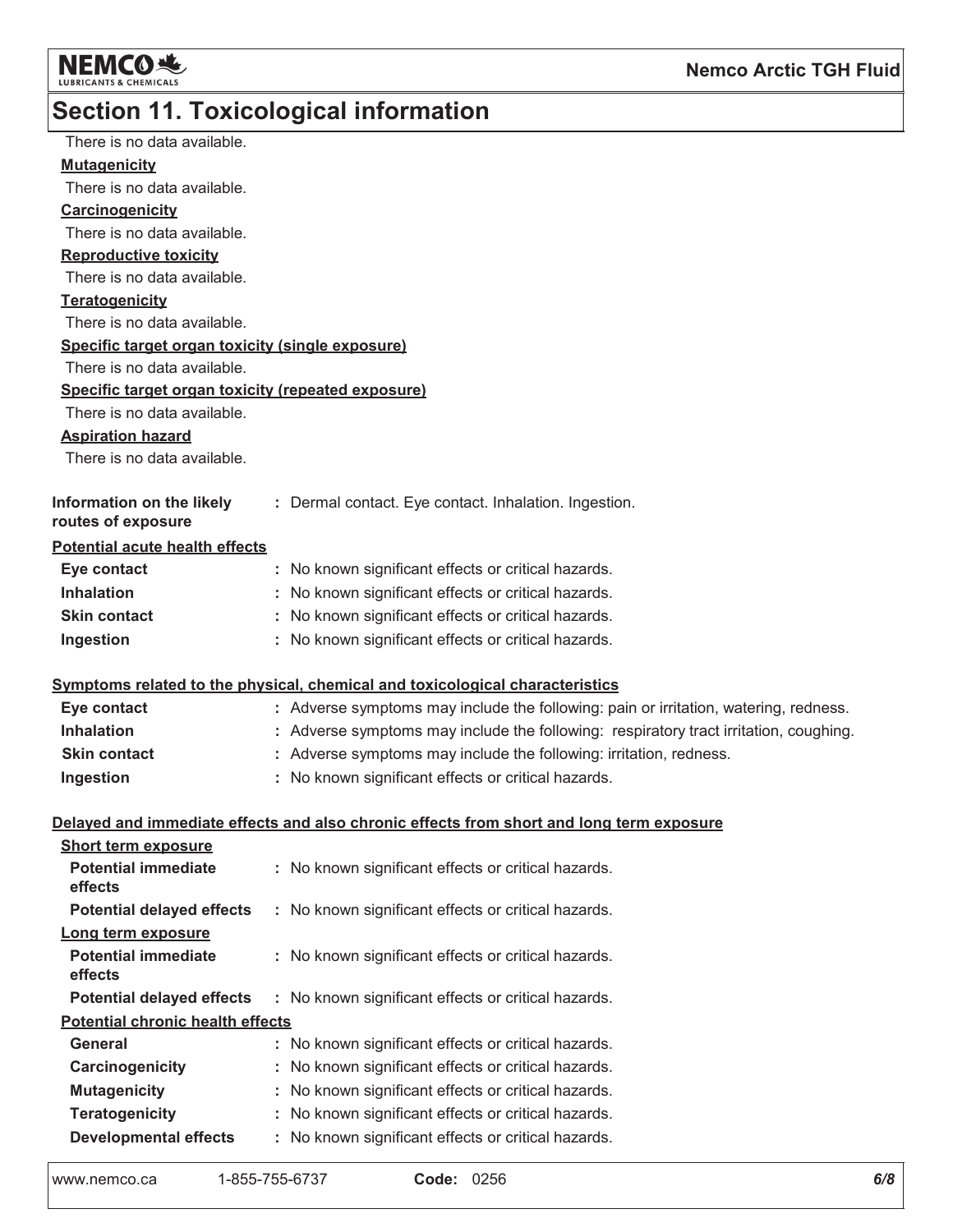

#### **Section 11. Toxicological information**

**Fertility effects** 

: No known significant effects or critical hazards.

#### **Numerical measures of toxicity**

#### **Acute toxicity estimates**

There is no data available.

### **Section 12. Ecological information**

#### **Toxicity**

There is no data available.

#### **Persistence and degradability**

There is no data available.

#### **Bioaccumulative potential**

| There is no data available.                            |                                 |
|--------------------------------------------------------|---------------------------------|
| <u>Mobility in soil</u>                                |                                 |
| Soil/water partition<br>coefficient (K <sub>oc</sub> ) | $:$ There is no data available. |

Other adverse effects : No known significant effects or critical hazards.

### **Section 13. Disposal considerations**

**Disposal methods** 

: Disposal of this product, solutions and any by-products should comply with the requirements of environmental protection and waste disposal legislation and any regional local authority requirements.

### **Section 14. Transport information**

|                                   | <b>TDG</b>               | <b>IMDG</b>    | <b>IATA</b>    |
|-----------------------------------|--------------------------|----------------|----------------|
| <b>UN</b> number                  | Not regulated.           | Not regulated. | Not regulated. |
| <b>UN proper</b><br>shipping name |                          |                |                |
| Transport<br>hazard class(es)     |                          |                |                |
| <b>Packing group</b>              | $\overline{\phantom{a}}$ | -              | ۰              |
| Environmental<br>hazards          | No.                      | No.            | No.            |
| <b>Additional</b><br>information  |                          |                |                |

**AERG** : Not applicable